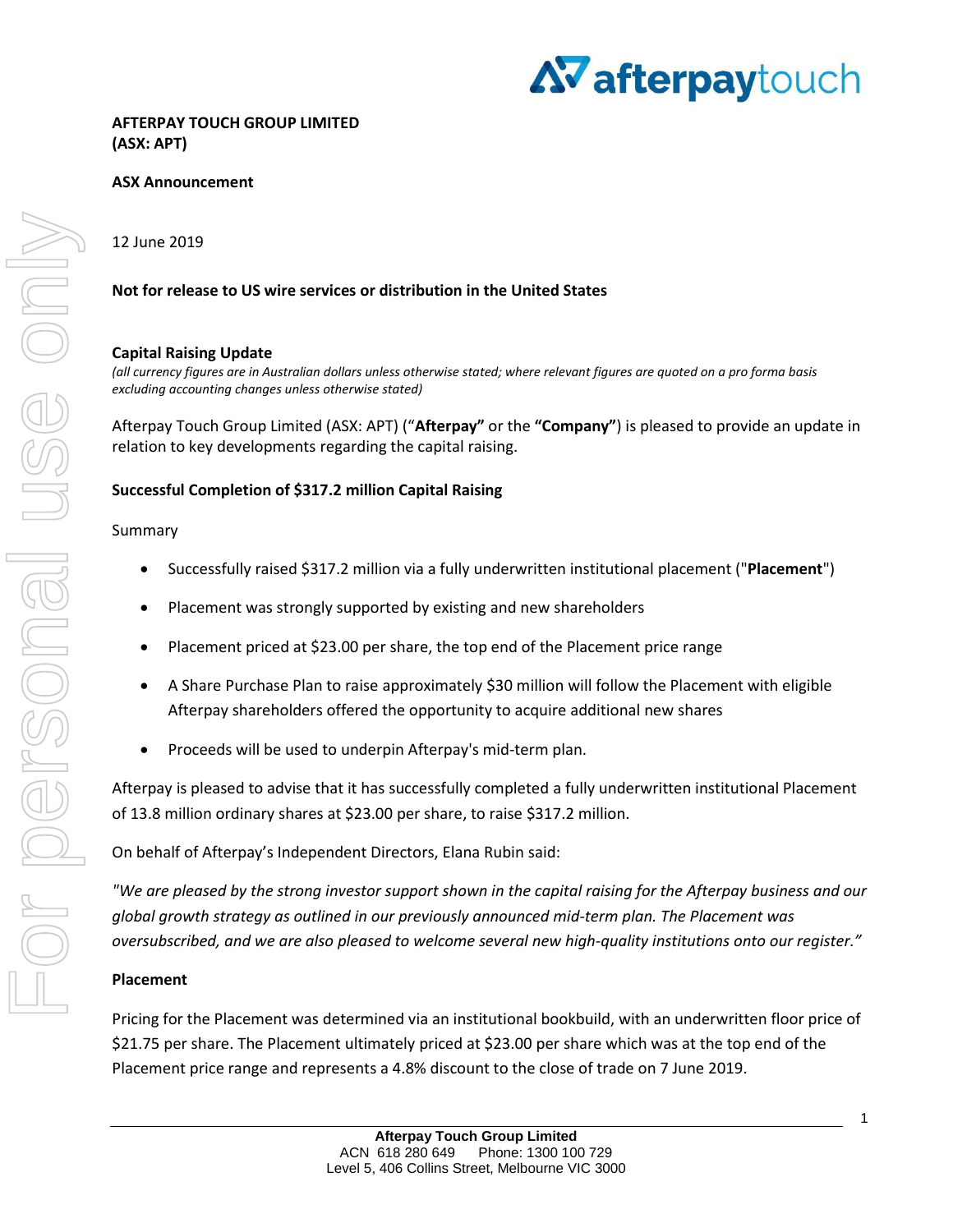# AV afterpaytouch

New shares issued under the Placement will rank equally with Afterpay's existing shares. No shareholder approval is required for the Placement, as the Company will utilise a portion of its existing placement capacity under ASX Listing Rule 7.1.

Settlement of the Placement is scheduled to occur on 14 June 2019 with the Placement Shares scheduled to be allotted through the ASX and to commence trading on 17 June 2019.

## **Secondary Sell-down**

Concurrent with the Placement, Anthony Eisen, Nicholas Molnar and David Hancock have sold 2.05m, 2.05m and 0.40m shares respectively under a secondary sell-down to two US cornerstone investors, Tiger Management and Woodson Capital ("**Secondary Sell-down**") at the Placement price of \$23.00 per share. The Placement was fully subscribed and as such there was no shortfall to be allocated to Tiger Management and Woodson Capital prior to the Secondary Sell-down.

Mr. Eisen, Mr. Molnar and Mr. Hancock have each confirmed their intention to remain as supportive and committed investors in the Company, and have committed to not sell any further shares until at least 120 days from the announcement of the Placement. Further details of the changes to the selling shareholders' holdings as a result of the Secondary Sell-down will be provided in Change of Director's Interest Notices which will be lodged with ASX.

## **Share Purchase Plan**

As previously announced, Afterpay will offer eligible shareholders the opportunity to purchase new shares in Afterpay under a Share Purchase Plan ("**SPP**"). Shares issued under the SPP will be issued at the lower of \$23.00, being the Placement price, and the 5-day VWAP of Afterpay shares up to the SPP closing date.

Shareholders on the Afterpay register at 7:00pm (Sydney time) on 7 June 2019 (Record date), with a registered address in Australia or New Zealand will be entitled to subscribe for up to \$15,000 worth of Afterpay shares through the SPP (net of any SPP shares allotted in the 2018 SPP), subject to eligibility criteria and other terms and conditions of the SPP which will be set out in the SPP booklet and dispatched to eligible shareholders in due course.

The SPP aims to raise approximately \$30m. The SPP will not be underwritten and Afterpay may decide to scale back applications under the SPP at its absolute discretion.

Highbury Partnership Pty Limited is acting as financial adviser to Afterpay on the Placement and SPP; Baker McKenzie is acting as legal adviser.

Afterpay appointed a lead manager to lead manage the offer and underwrite the Placement (Lead Manager). Please refer to the Disclaimer below.